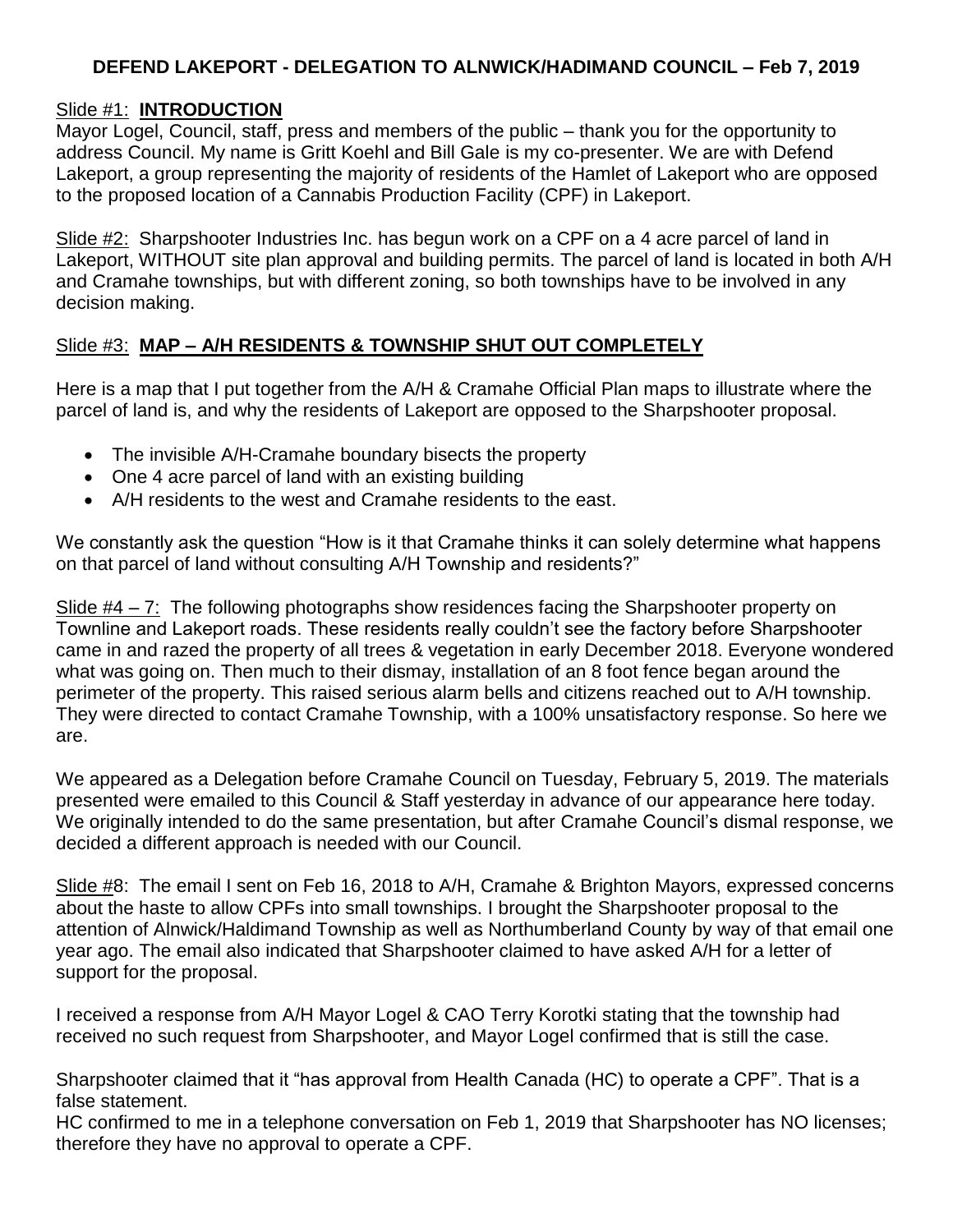Cramahe made the decision to provide a letter of support without seeing any site plans, or knowing anything about the scope of the project. Furthermore, the decision to support was made without understanding the nature of the New Industry of Cannabis Production Facilities, whether the zoning actually supported this New Industry, and most importantly what impact it would have on hamlet residents.

**I want to read the Closing Paragraph of Sharpshooter's letter:** We kindly request that Council and the Planning Department of the Township provide a letter of support and confirmation of compliance that Sharpshooter Industries Inc. can rely upon with respect to its purchase of the Property, as well as its future development and use of the Property.

Wow – that's quite a burden for ANY Township to take on from only a letter and a simple report. That's like giving free reign to Sharpshooter in the future! We believe Cramahe Council erred in making such a hasty decision.

Cramahe's Planning Report stated that Sharpshooter had also asked A/H Township for the same letter of support. Indeed Sharpshooter has done no such thing. We do not believe this was an oversight by Sharpshooter, we believe it is because A/H zoning does not permit a CPF in Lakeport.

In light of the false statements and misleading information presented by Sharpshooter so far, we suggested to Council that it is possible for the Township of Cramahe to stop the CPF project from going ahead based on their false and misleading claims. We then asked Cramahe Council to consider the following:

#### Slide #9: **HEALTH CANADA REQUIREMENTS**

- 1. **Location too close to residences**. HC has and will deny a license to an applicant, because of this very reason.
- 2. **Municipal Services – Water & Sewer**. Due to the high water consumption of CPFs, these facilities should be located in areas where municipal services are available and adequate. That is not the case in Lakeport, where there are no such services.

To further illustrate the validity of the above, Brighton Municipality retained planning consultants Darryl Tighe and Anne Dorion to address CPF, and in January 2019 they presented their report to Council. Here is a part of that report:

**"Cannabis production facilities would more appropriately be considered an industrial use, because they involve more than growing plants. They include processing, testing, storing, packaging, labelling, shipping, receiving and destroying of cannabis and cannabis products. Simply put, CPF's are akin to pharmaceutical manufacturing industries as they are subject to very stringent regulations regarding good product practices, in addition to security measures. CPF's also maintain relatively high servicing demands for water and electricity. Given the high water usage the most suitable location for these facilities should have full municipal services with sufficient water capacity. Moreover, traffic associated with the distribution activities of CPF would be best served in the municipality's industrial areas as there is generally a more direct connectivity of these areas to major arterial roads."**

Back on Feb 6, 2018 Sharpshooter told Council that they would have holding tanks and water would be trucked in. They also said that Municipal Services would not be able to handle the demand, so this was the way to go.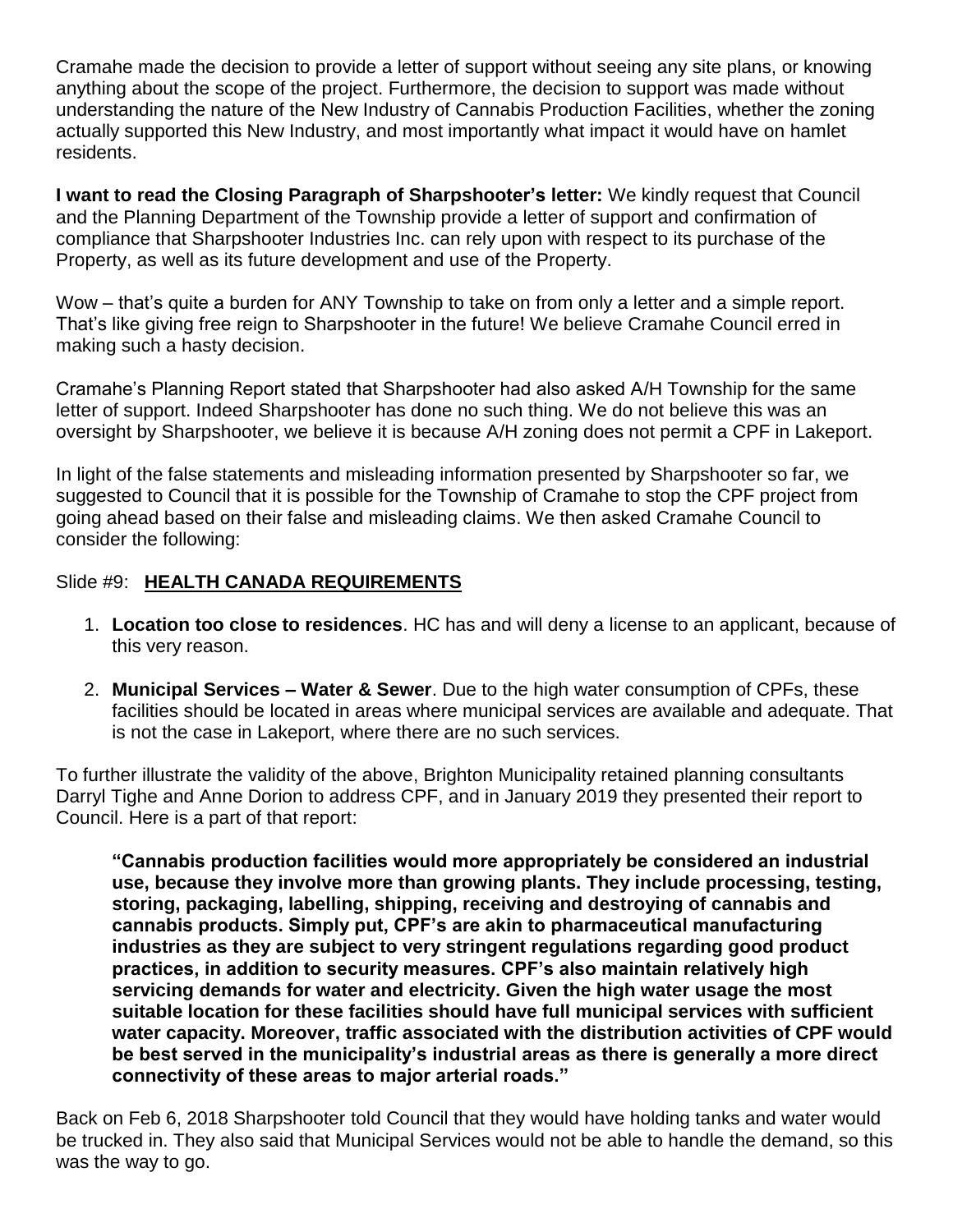Fast forward to Dec 5, 2018, at an information session hosted by Sharpshooter in Colborne, Sharpshooter's CEO Adam Dasovich said they WOULD USE WELLS, and if that was NOT ENOUGH, they would have catch systems for rainwater and would truck water in. So does this mean they plan to suck the water table dry and then truck water in???

As you know, the Wells in Lakeport have issues with going dry therefore this problem will be further compounded by a high water consumer being there.

Quite frankly Sharpshooter has been telling different stories along the way, and who really knows what they are planning on doing?

To top all of this off, Cramahe passed an Interim Control By-Law No. 2018-25 to control the location of cannabis facilities on April 17, 2018. It placed a one year moratorium on cannabis facilities, until staff had time to "liase with colleagues in other municipalities in NC to develop policies that will properly deal with any medical marijuana facilities that show an interest in setting up in Cramahe."

Two questions come to mind.

- 1. Has anyone from Cramahe staff liaised with A/H staff on this? It's been 10 months already.
- 2. Why didn't Cramahe tell Sharpshooter to hold off at that point? They hadn't purchased the property yet!

### Slide #10-12: **BILL GALE – INTRODUCTION**

I and Marna are the owners of 113 Townline (Boundary) Rd. This house is surrounded on two of its property lines by the Sharpshooter property;

We purchased property in 2009, like a lot of baby boomers from Toronto who are and will be looking for quiet, peaceful countryside settings for their retirement, as they take their money out of that increasingly loud, overcrowded and mean environment in the City;

We did our research prior to buying, and we did look into the Anamet facility and learned that it was a quiet unobtrusive neighbour consistent with that description by the previous owner of our property;

### Slide #13: A/H MEETING IN JANUARY 2010 TO AMEND ZONING BY-LAW FOR ANAMET

As Gritt has pointed out to you that portion of the Sharpshooter property which abuts our property on the east and north is actually located in A/H. We received a notice from A/H approx. 9 years ago in January 2010 regarding a request by Anamet to change the zoning in that portion of its property in A/H from "Hamlet Residential" to Hamlet industrial Exception #10. I wrote a letter dated January 20, 2010, which is here for your review.

You will see in the third paragraph I wrote, "My wife and I searched for the type of quiet property in the country that the Hamlet of Lakeport represented. We bought this property to escape from the expansion of commercialism and industrialization that had infringed on our lives in Toronto."

In the next two paragraphs I point out that we do not want to stand in the way of a local business trying to make use of their land in a more efficient way BUT I did want to make it clear that in granting the amendment "that there are some limits placed on the use of the land so that the essential character of the area as a hamlet in the country is not degraded through major construction or significant changes to the topography of the land, or a substantial increase in traffic up and down Townline Road."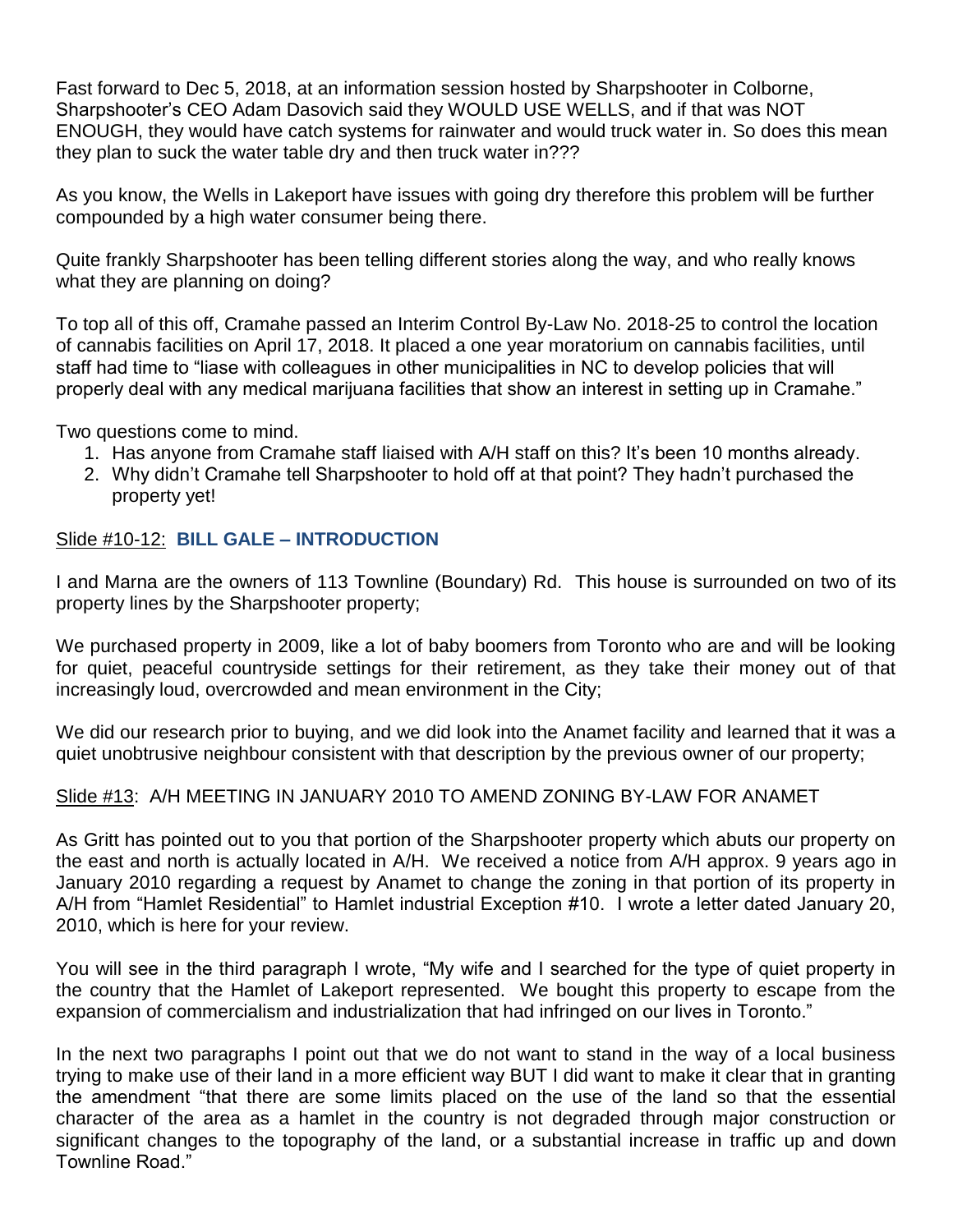I was assured at the meeting that the amendment would not result in the type of changes that would alter the "essential character of the area as a hamlet in the country". And it wasn't changed. Until December 2018, almost 9 years later, when my wife and I discovered the quiet residential character of Lakeport was being turned on its head when we drove up to our property and saw the levelling of the vegetation and topography of the land beside our property and the erection of 8 foot ugly chain link security fences – You have seen the photos presented by Gritt. That is what it looks like from our property.

It was a complete surprise to us because nobody had given us any notice that this was happening. One would think that if Sharpshooter wanted to be a good neighbour that we would have received something from them in our mailbox (especially since this was in the works going back to early 2018) and there were investor solicitations in the area, one hosted at Gilligans, just to give us a heads up that we are now the owners of the Anamet property and will be making significant changes.

# Slide #14-15: POTENTIAL PROBLEMS

- a) The essential quiet residential Hamlet of Lakeport has lost that quaint look and now appears like a prison
- b) Light pollution security lighting will ruin one of our favourite escapes from the City, ie. looking at the sky at night and actually being able to see the stars;
- c) Smell pollution notwithstanding filtration systems at the plant, cultivating marijuana does create a distinctive skunky unpleasant smell;
- d) Increased traffic;
- e) Environmental concerns given the statements about the amount of water required to grow marijuana and the Sharpshooter officials talking about using the well to draw water, we have real concerns about the lowering of our water table. In addition the flow of water south of there needs to continue to maintain the wetlands down there.
- f) Potential for increase in criminal activity. This is different than cultivating normal crops or manufacturing widgets – a cannabis production facility will be cultivating and manufacturing a Controlled Substance that has great value. If stick ups at local pharmacies are occurring now, it isn't hard to see that a marijuana facility full of this valuable Controlled Substance, in a quiet out of the way residential community would be a tempting target for criminals.

### **PETITION**

We visited our neighbours in Lakeport during that frigid Arctic Vortex weather a couple of weeks ago, and were able to connect with over half the households in Lakeport at that time. Ninety per cent (90%) of those households supported the premise of the petition that the proposed Sharpshooter cannabis facility ought not to be located in Lakeport. That overwhelming majority represents the intense motivation that we have in Lakeport to ensure that Sharpshooter is required to relocate their facility to a more fitting industrial zoned location within Cramahe, not abutting a residential area.

### Slide #16: **SUMMARY**

To summarize, Lakeport is not an industrial area or zone, as there are no other industries around. There is only one parcel of land that was "zoned" general industrial many decades ago, and certainly not with the intent of a CPF, which didn't even exist.

It has no municipal services. Impact on local wells and water tables has to be considered.